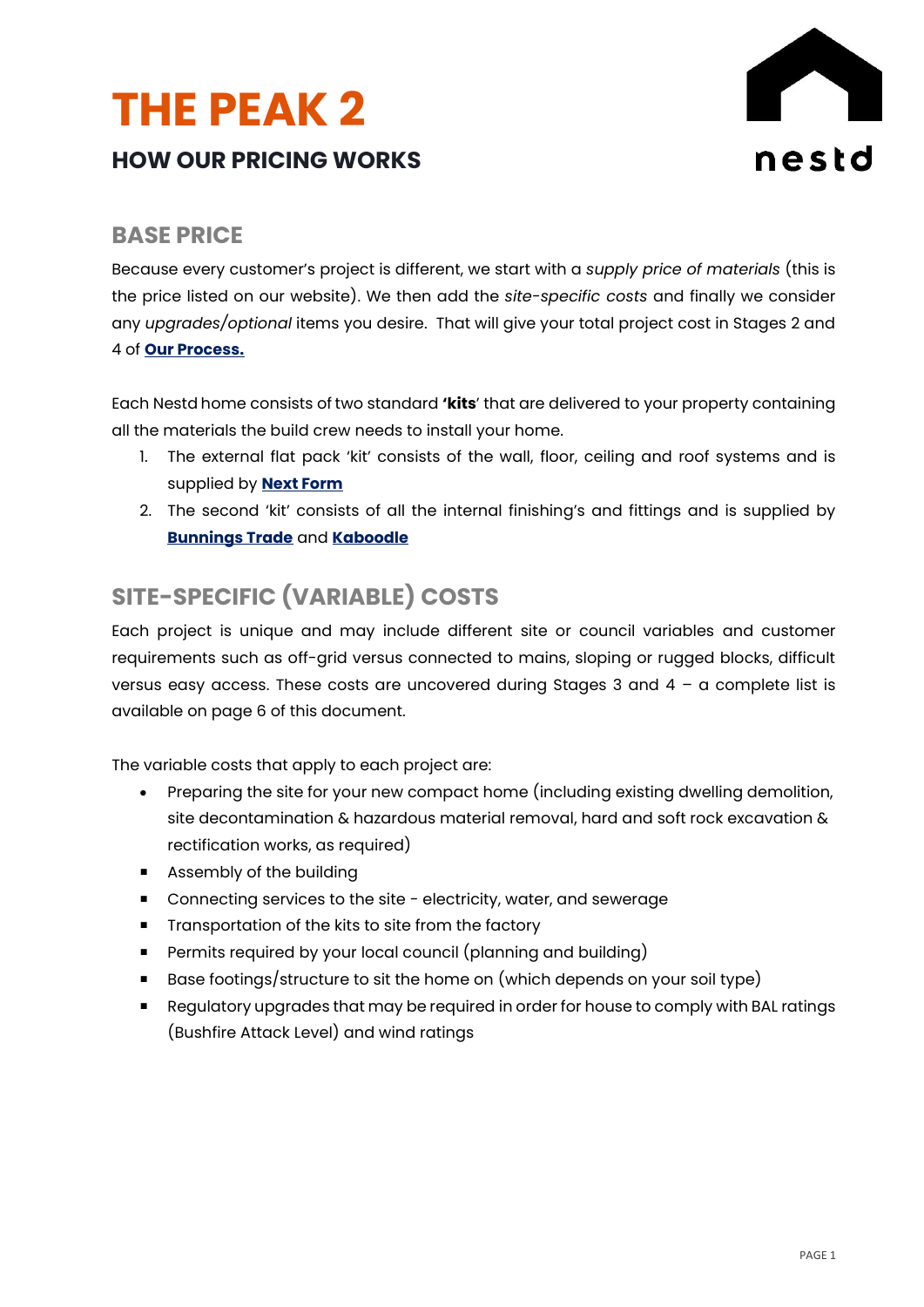



# **SUPPLIED MATERIALS**

# **MATERIAL SPECIFICATIONS**

The following list of materials are included in the standard 'kits' that are delivered to site.

# **Substrate Flooring**

21mm Ply structural flooring braced

## **External Wall Construction and Finishes**

MGP10 structural timber; OSB 11mm braced **External cladding:** James Hardie Axon Cladding 133mm smooth in Surfmist

## **Internal Walls**

**Ground & Loft:** MGP10 structural timber with metal straps and noggins **Internal cladding:** Hoop Pine ply 9.5mm and plasterboard **Bathroom Internal Walls:** Aquachek plasterboard with ceramic white subway tiles (floor to ceiling)

#### **Roof**

Engineered roof cassette system Colorbond Trimdeck 0.48 Roofing in Surfmist Colorbond Facia Gutter to one side of building Colorbond Downpipe in Surfmist

#### **Insulation to Building**

**Flooring:** Floor Insulation will achieve an R2.5 **External Walls:** External walls will achieve an R2.5 **Roof Insulation:** Roof will achieve an R3.5 including 55mm roof blanket R1.3

#### **Windows, Doors & Shrouds**

#### **Windows:**

1 Fixed window timber frames with reveal (living/dining) 4 Sashless window timber frames with reveal, (living/dining, near stairs) **Glazing**:

Double glazed, 4 tough LB/ 16Ar (24mm)

#### **Internal doors:**

1 Hume Doors Timber 2040 X 820 door leaf H1 Honeycomb Commercial Flush Interior Door 1 Hume Doors Cavity Evolution with flush pull (bathroom)

Sliding door KDHW frames with reveal (balcony)

#### **Entry door:**

1 glazed door with timber frame with reveal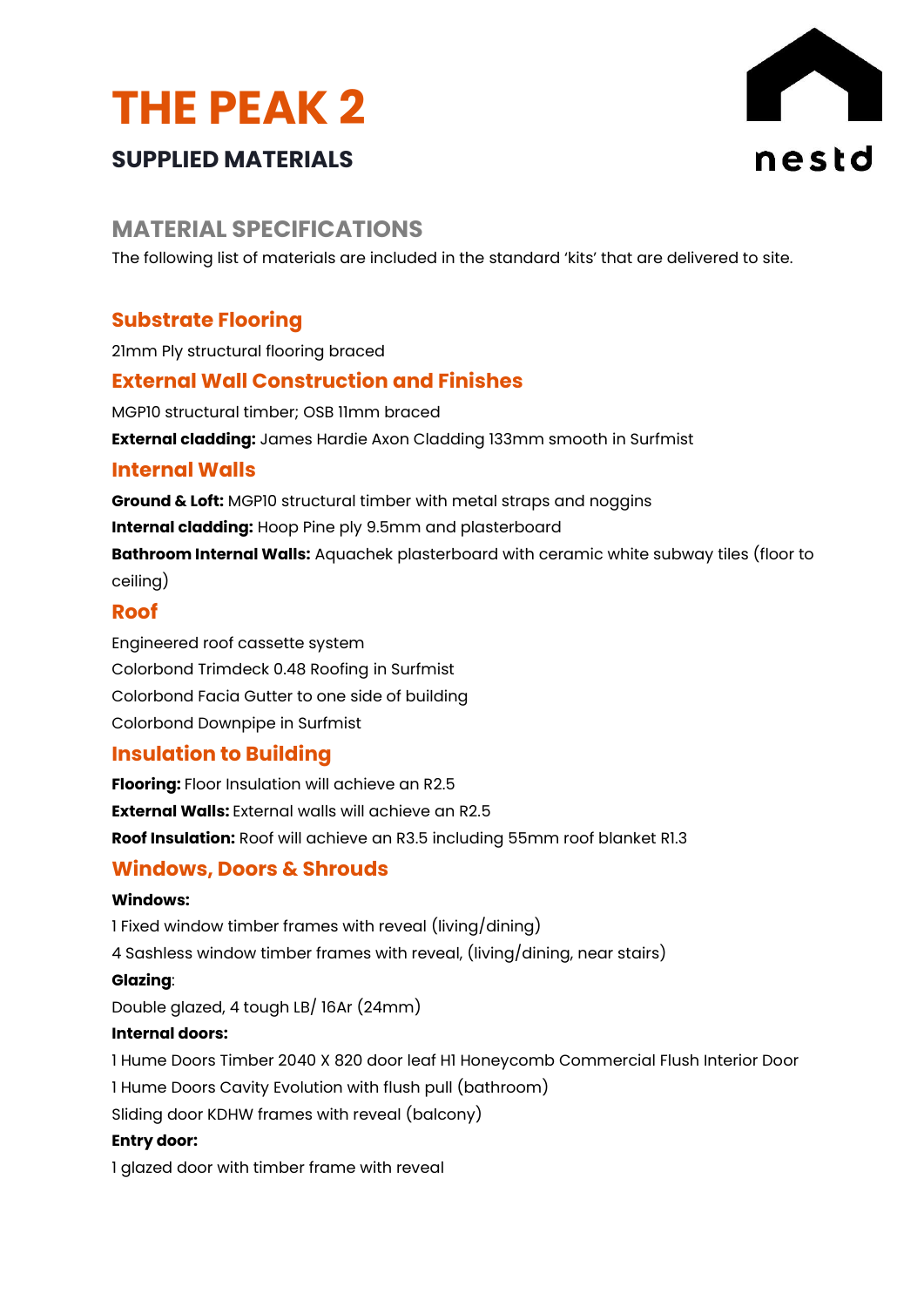# **Door Hardware**

Delf Matt Black Linear Elba Secure Double Cylinder Entrance Set Delf 65mm Matt Black Circular Flush Pull Handle Delf Matt Black Edge Pull Sliding Door Handle

# **Fixed Joinery**

#### **Kitchen/Laundry:**

Doors and panels in **[Kaboodle Molasses V premium melamine](https://www.kaboodle.com.au/products/detail/molasses-v)**

- **Matt black**
- **Push to open cabinets**
- **Anti-fingerprint technology and a soft touch finish**

Cut to measure benchtop 28mm in **[Kaboodle Molasses](https://www.kaboodle.com.au/products/detail/molasses-v)** 

- A premium laminate benchtop
- Deep rich black, super-opaque
- High resistance to scratches, abrasions and impact
- **Anti-fingerprint technology**

#### **Downstairs pod – living area and bedroom:**

Doors and panels in premium birch ply

# **Appliances**

#### **Kitchen Area:**

Oven – Westinghouse Combination Microwave/Oven 44L WMBA4425SA Cooktop – Westinghouse Ceramic Electric 2 Zone 320mm WHC322BA Rangehood – Westinghouse Slide Out 60cm Stainless Steel WRH605IS

#### **Floor Coverings**

Hoop Pine ply 9.5mm finished sanded and sealed

#### **Floor Tiles**

**Bathroom floor tiles:** Stoneworld 300x600mm KMG Imperial Dark Grey Matt **Balcony tiles:** Stoneworld 300x600mm KMG Imperial Charcoal External

#### **Splash Backs & Mirrors**

**Kitchen Counter:** Bellessi 760 x 1200 x 4mm Polymer Splashback – Dice (Black) **Bathroom:** Forme 600 x 750 x 150mm Logan 600 Shaving Cabinet

#### **Painting**

**External Painting:** Resene exterior 'lumbersider' waterborne low sheen paint **Painting to Ceiling:** Dulux White on white

#### **Mechanical Works**

**Bathroom:** HPM 200mm Round Ceiling Exhaust Fan - White

#### **Electrical Works**

#### **Internal lighting:**

Verve Design 60W Black and Gold Metal Dome Pendant Light 9 HPM DLI 90mm Colour Changing Dimmable LED Downlight 4 HPM DLI 90mm LED Dimmable Downlight

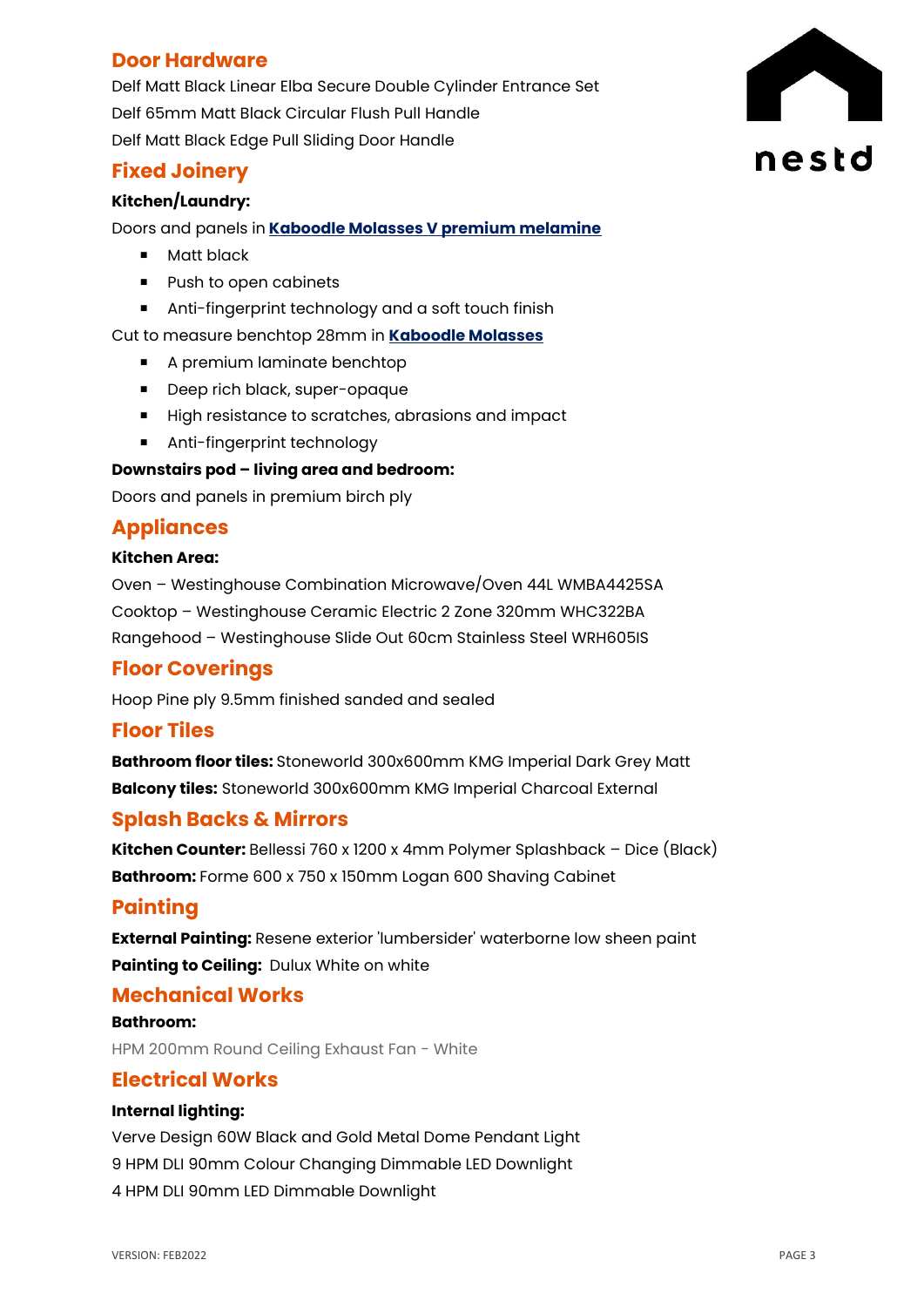#### 1 HPM EXCEL 1 Gang Light Switch

1 HPM EXCEL 2 Gang Light Switch

2 Slimline Smoke Detectors

#### **External lighting:**

2 Brilliant Lighting Coolum Black Twin Head Exterior Wall Light

**Ceiling Fan:** ThreeSixty 52" Black Modn-4 Ceiling Fan

#### **Power:**

3 HPM EXCEL Single Powerpoint Black 12 HPM EXCEL Double Powerpoint Black **TV:** HPM TV outlet F-type 1 Gang Black

#### **Switchboard:**

1 Surface mount switchboard C/W all circuit protection 1 External connection point

# **Hydraulic and Plumbing Fixtures & Fittings**

#### **Kitchen:**

1 Clark Prism Single Bowl Overmount/Undermount Sink 1 Sink Mixer – Caroma Jade Black **Bathroom:** 1 Mondella 400mm White Rococo Wall Hung Vanity With Basin 1 Basin Mixer – Caroma Jade Black 1 Caroma WELS 4 Star 3.5L/Min Luna Back To Wall Toilet Suite 1 Shower Rail – Caroma Jade Black 1 Shower Mixer – Caroma Jade Black 1 Toilet Roll Holder – Caroma Urbane Black 1 Single Towel Rail – Caroma Urbane Black 1 Rick McLean's 1180mm Matte Black Smart Pivot Front and Return Shower Screen

#### **Hot Water Service:**

External Heat Pump Stiebel Eltron WWK 222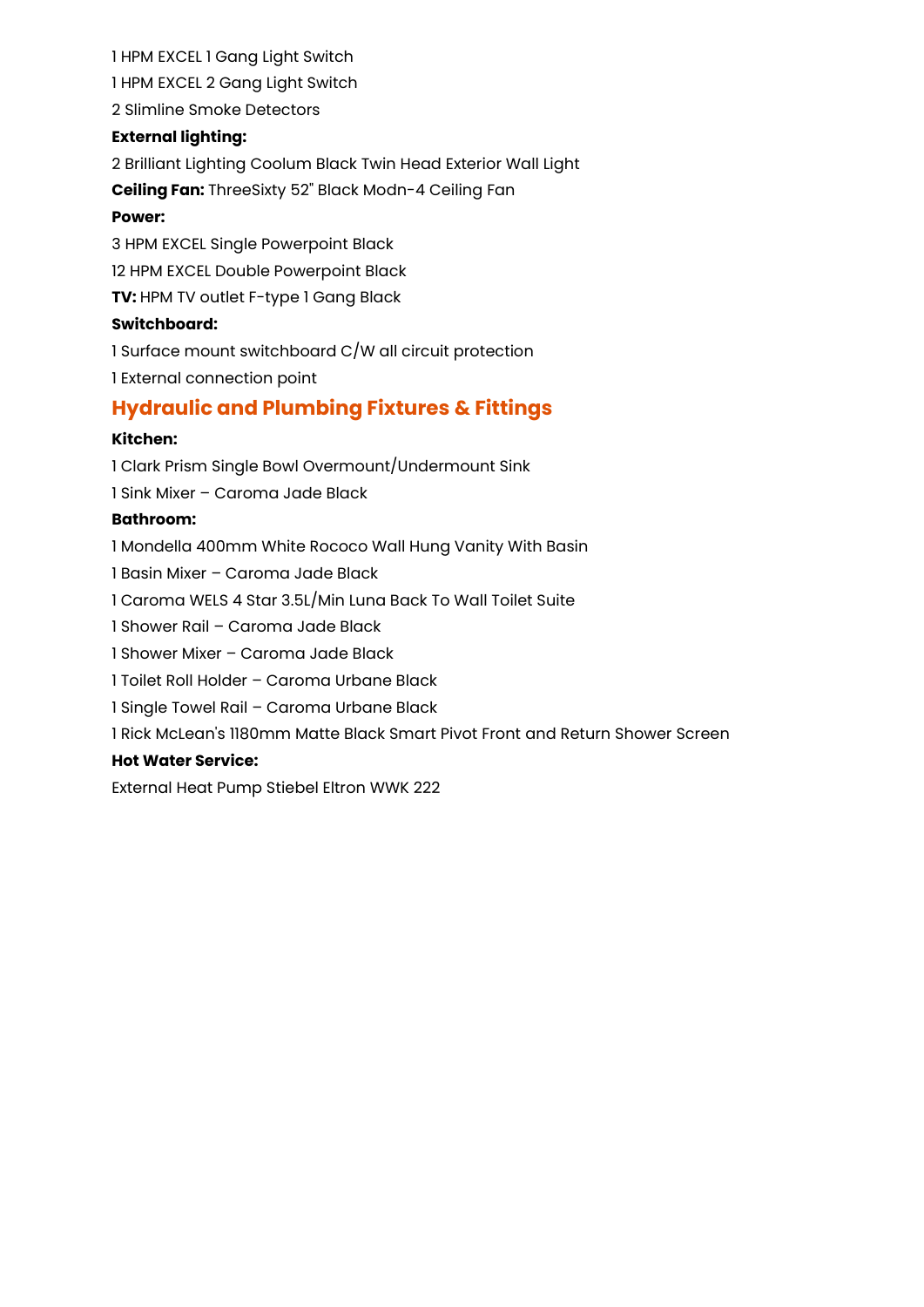

# **THE PEAK 2**

# **EXTRAS**

# **OPTIONAL ITEMS & UPGRADES**

These items are upgrades to the base model and will be added to your cost estimate (Stage 2) and final quote (Stage 3) of **Our Process.**

- **Option 1:** Supply and install Mitsubishi Avanti 3.5kW Reverse Cycle Split System Air Conditioner
- **Option 2:** Supply and install 12.66 SQM area of front decking in Spotted Gum (or to suit site)
- **Option 3:** Off grid package
	- o Solar Panel System (15 PV panels mounted to inclined roof/grid connected)
	- o Solar Panel & Battery System (15 PV panels mounted to inclined roof/battery / grid connected)
	- o Solar Panel & Battery System (15 PV panels mounted to inclined roof/battery/ completely off-grid – not connected to mains power)
	- o Composting Toilet System
	- o Rainwater storage
	- o Grey water system
- **Option 4:** Supply and install Fisher Paykel, DD60SCX9 60cm Single Dishwasher Drawer
- **Option 5:** Customer supplies their own appliances (oven, cooktop and/or rangehood)